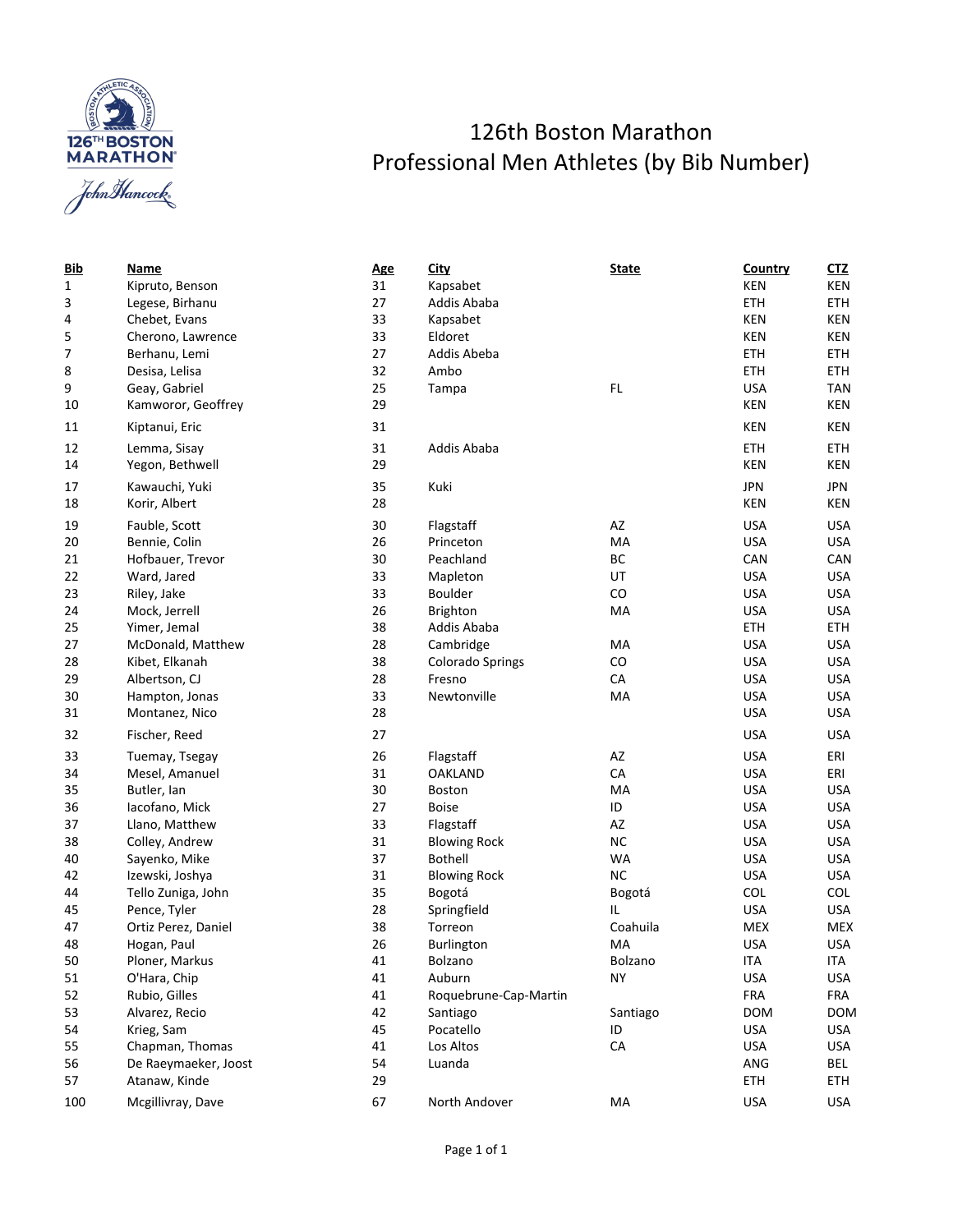



| <u>Bib</u> | Name                       | <b>Age</b> | <b>City</b>          | <b>State</b> | Country    | <u>CTZ</u> |
|------------|----------------------------|------------|----------------------|--------------|------------|------------|
| 101        | Kiplagat, Edna             | 42         | Boulder              | CO           | <b>USA</b> | KEN        |
| 102        | Jepchirchir, Peres         | 28         |                      |              | <b>KEN</b> | KEN        |
| 103        | Jepkosgei, Joyciline       | 28         |                      |              | KEN        | KEN        |
| 104        | Azimeraw, Degitu           | 23         |                      |              | ETH        | ETH.       |
| 105        | Woldu, Etagegn             | 25         | Addis Ababa          |              | <b>ETH</b> | <b>ETH</b> |
| 108        | Linden, Desiree            | 38         | Charlevoix           | MI           | <b>USA</b> | <b>USA</b> |
| 109        | Yeshaneh, Ababel           | 30         | Addis Ababa          |              | ETH        | ETH        |
| 110        | Cheptoo, Viola             | 33         |                      |              | KEN        | KEN        |
| 112        | Purdue, Charlotte          | 30         |                      |              | GBR        | <b>GBR</b> |
| 115        | Seidel, Molly              | 27         |                      | AZ           | <b>USA</b> | <b>USA</b> |
| 116        | Elmore, Malindi            | 42         | Kelowna              | BC           | CAN        | CAN        |
| 117        | Ngugi, Mary                | 33         | Nyahururu            |              | <b>KEN</b> | KEN        |
| 118        | Ngige, Monicah             | 28         | Lansing              | MI           | <b>USA</b> | KEN        |
| 119        | Wodak, Natasha             | 40         | North Vancouver      | ВC           | CAN        | CAN        |
| 120        | Vaughn, Sara               | 35         | <b>Boulder</b>       | CO           | <b>USA</b> | <b>USA</b> |
| 121        | Rojas, Nell                | 34         | Boulder              | CO           | <b>USA</b> | <b>USA</b> |
| 122        | Rothstein-Bruce, Stephanie | 38         | Flagstaff            | AZ           | <b>USA</b> | <b>USA</b> |
| 123        | Lindwurm, Dakotah          | 26         | St. Francis          | MN           | <b>USA</b> | <b>USA</b> |
| 124        | Orjuela, Angie             | 32         |                      |              | COL        | COL        |
| 125        | Wetsch, Bria               | 33         | <b>Broomfield</b>    | CO           | <b>USA</b> | <b>USA</b> |
| 126        | Krifchin, Maegan           | 34         | Marietta             | GA           | <b>USA</b> | <b>USA</b> |
| 127        | Tabb, Elaina               | 30         |                      | PA           | <b>USA</b> | <b>USA</b> |
| 128        | Thompson, Joanna           | 29         | New York City        | <b>NY</b>    | <b>USA</b> | <b>USA</b> |
| 129        | Devore, Sydney             | 30         | Ferndale             | MI           | <b>USA</b> | <b>USA</b> |
| 132        | Sanborn, Kate              | 24         | Raleigh              | ΝC           | <b>USA</b> | <b>USA</b> |
| 133        | Phillips, Caitlin          | 39         | Brooklyn             | <b>NY</b>    | <b>USA</b> | <b>USA</b> |
| 134        | Bazeley, Kate              | 38         | St. John's           | NL           | CAN        | CAN        |
| 135        | Derks, Kathy               | 27         | Menasha              | WI           | <b>USA</b> | <b>USA</b> |
| 137        | Powers, Ashlee             | 28         | <b>Beverly Hills</b> | CA           | <b>USA</b> | <b>USA</b> |
| 138        | Lampe, Kayla               | 29         | Philadelphia         | PA           | <b>USA</b> | <b>USA</b> |
| 139        | Lavender, Alison           | 33         | Sale                 |              | GBR        | GBR        |
| 140        | Tuxbury, Annmarie          | 28         | Newport              | RI           | <b>USA</b> | <b>USA</b> |
| 141        | Fluehr, Erika              | 28         | <b>Red Bank</b>      | NJ           | <b>USA</b> | <b>USA</b> |
| 142        | Pridgen, Paula             | 36         | Charlotte            | <b>NC</b>    | <b>USA</b> | <b>USA</b> |
| 145        | Liu, Ziyang                | 38         | Kirkland             | WA           | CHN        | <b>CHN</b> |
| 147        | Denholm, Mary              | 34         | Santa Barbara        | CA           | <b>USA</b> | <b>USA</b> |
| 148        | Rouse, Gina                | 42         | Knoxville            | TN           | <b>USA</b> | <b>USA</b> |
| 149        | Kellner, Katie             | 30         | <b>Brighton</b>      | MA           | <b>USA</b> | <b>USA</b> |
| 150        | Moll, Angela               | 45         | San Diego            | CA           | <b>USA</b> | <b>USA</b> |
| 151        | Corno, Hilary              | 46         | Encinitas            | CA           | <b>USA</b> | <b>USA</b> |
| 152        | Hughes, Jennifer           | 43         | Salem                | UT           | <b>USA</b> | <b>USA</b> |
| 153        | Ibbetson, Sara             | 41         | Ozark                | <b>MO</b>    | <b>USA</b> | <b>USA</b> |
| 154        | Cuffe, Aisling             | 28         | Concord              | MA           | <b>USA</b> | <b>USA</b> |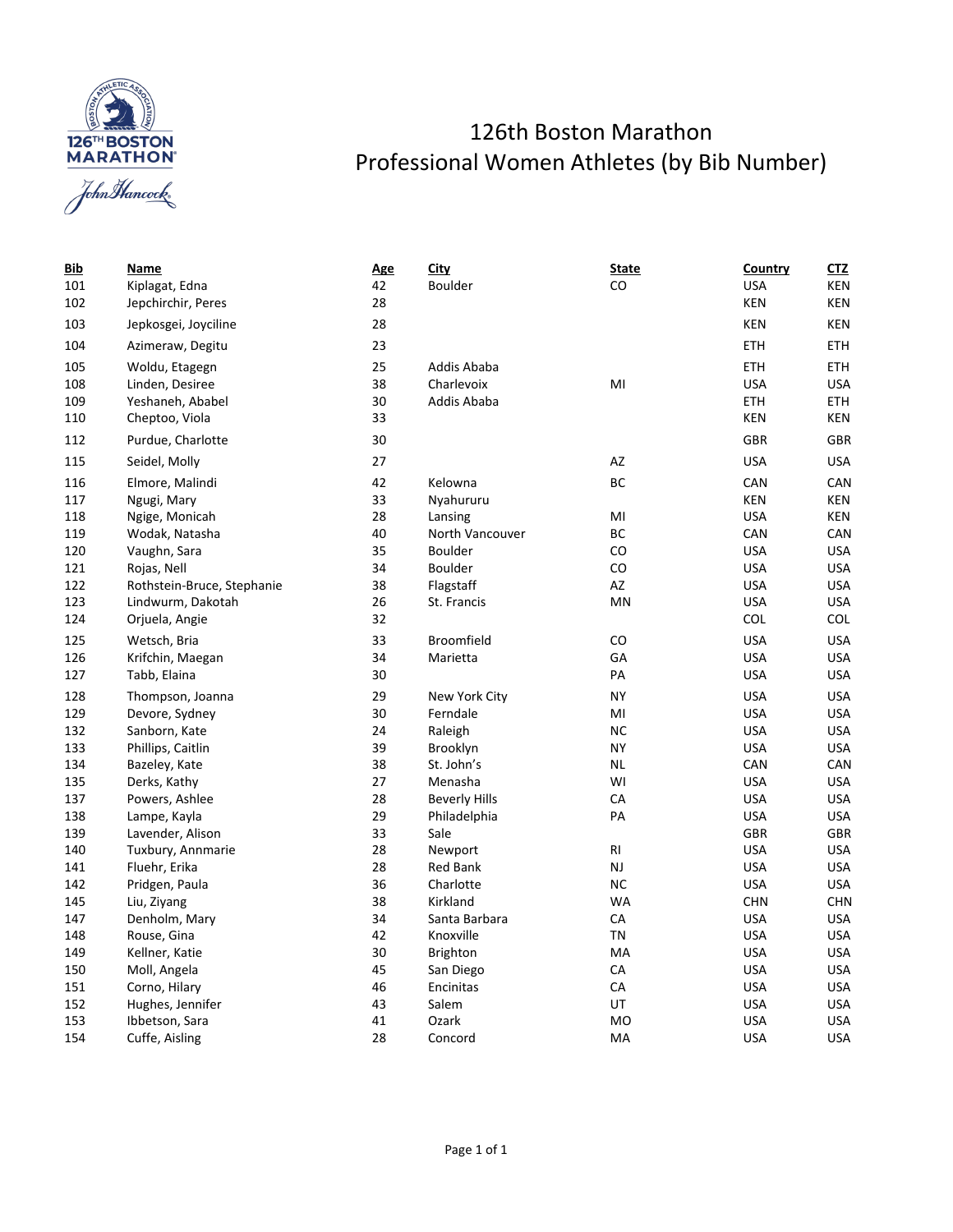

## 126th Boston Marathon Wheelchair Athletes (by Bib Number)

| W2             | Romanchuk, Daniel       | $\overline{2}$          |
|----------------|-------------------------|-------------------------|
| W4             | Cassidy, Joshua         | 3                       |
| W <sub>5</sub> | Nishida, Hiroki         | 3                       |
| W6             | Hokinoue, Kota          | 4                       |
| W7             | Pike, Aaron             |                         |
| W9             | Botello Jimenez, Rafael | 4                       |
| W10            | Monahan, Patrick        | 3                       |
| W11            | Schabort, Krige         | 5                       |
| W12            | Senbeta, James          | 3                       |
| W14            | Lawson, Simon           | 3                       |
| W17            | Smith, Johnboy          | 3                       |
| W18            | Garic, Hermin           | 3                       |
| W19            | Bosch, Tiaan            | 4                       |
| W20            | Allen, Valera           | $\overline{\mathbf{c}}$ |
| W21            | Sanz Quinto, Santiago   | 4                       |
| W22            | Robinson, Jason         | 1                       |
| W23            | Stallberg, Dustin       | $\overline{1}$          |
| W24            | Croft, Phillip          | $\overline{2}$          |
| W25            | Byers, Tyler            | 3                       |
| W26            | Hulin, Ben              | 4                       |
| W27            | Orru, Raffaele          | 3                       |
| W28            | Davis, Matt             | 5                       |
| W29            | Costa, Robert           | 4                       |
| W30            | Furness, Dean           | 4                       |
| W31            | Tan, William            | 6                       |
| W32            | Fowler, Jason           | 4                       |
| W33            | Hawkins, Peter          | 5                       |
| W34            | Lehr, William           | 6                       |
| W35            | Mccrabb, Greg           | 5                       |
| W36            | Holowat, Norbert        | $\overline{c}$          |
| W37            | Savicki, Michael        | 5                       |
| Bib            | Name                    |                         |
| W101           | Schar, Manuela          | A<br>3                  |
| W103           | De Rozario, Madison     | $\overline{\mathbf{c}}$ |
| W104           | Scaroni, Susannah       | 3                       |
| W105           | Fesemyer, Jenna         | $\overline{c}$          |
| W107           | Woods, Shelly           | 3                       |
| W109           | Van Den Broek, Margriet | 4                       |
|                |                         |                         |

| <u>Bib</u>     | Name                    | <b>Age</b>      | <b>City</b>                                                                                                                | State        | Country    | C <sub>1</sub> Z |
|----------------|-------------------------|-----------------|----------------------------------------------------------------------------------------------------------------------------|--------------|------------|------------------|
| W <sub>2</sub> | Romanchuk, Daniel       | 23<br>CHAMPAIGN |                                                                                                                            | IL           | <b>USA</b> | <b>USA</b>       |
| W4             | Cassidy, Joshua         |                 | 37<br>ON<br>Guelph                                                                                                         |              | CAN        | CAN              |
| W5             | Nishida, Hiroki         | 38              | Izumi                                                                                                                      |              | <b>JPN</b> | <b>JPN</b>       |
| W6             | Hokinoue, Kota          | 48              | Nogata                                                                                                                     |              | <b>JPN</b> | JPN              |
| W7             | Pike, Aaron             |                 | Champaign                                                                                                                  | IL           | <b>USA</b> | <b>USA</b>       |
| W9             | Botello Jimenez, Rafael | 43              | Manlleu                                                                                                                    |              | <b>ESP</b> | <b>ESP</b>       |
| W10            | Monahan, Patrick        | 36              | Naas                                                                                                                       |              | IRL        | IRL              |
| W11            | Schabort, Krige         | 58              | Rome                                                                                                                       | GA           | <b>USA</b> | <b>USA</b>       |
| W12            | Senbeta, James          | 35              | Chicago                                                                                                                    | IL           | <b>USA</b> | <b>USA</b>       |
| W14            | Lawson, Simon           | 39              | Cumbria                                                                                                                    |              | GBR        | <b>GBR</b>       |
| W17            | Smith, Johnboy          | 32              | West Kingsdown                                                                                                             |              | <b>GBR</b> | <b>GBR</b>       |
| W18            | Garic, Hermin           | 32              | Utica                                                                                                                      | NY           | <b>USA</b> | <b>USA</b>       |
| W19            | Bosch, Tiaan            | 42              | York                                                                                                                       |              | <b>GBR</b> | <b>RSA</b>       |
| W20            | Allen, Valera           | 21              | Tucson                                                                                                                     | AZ           | <b>USA</b> | <b>USA</b>       |
| W21            | Sanz Quinto, Santiago   | 41              | Albatera                                                                                                                   |              | ESP        | <b>ESP</b>       |
| W22            | Robinson, Jason         | 19              | Rome                                                                                                                       | <b>NY</b>    | <b>USA</b> | <b>USA</b>       |
| W23            | Stallberg, Dustin       | 19              | Clute                                                                                                                      | TX           | <b>USA</b> | <b>USA</b>       |
| W24            | Croft, Phillip          | 22              | Champaign                                                                                                                  | IL.          | <b>USA</b> | <b>USA</b>       |
| W25            | Byers, Tyler            |                 | 39<br>WA<br>Greenacres<br>40<br>UT<br>Salt Lake City<br>31<br>Tilburg<br>Noord-brabant<br>55<br>KY<br><b>Bowling Green</b> |              | <b>USA</b> | <b>USA</b>       |
| W26            | Hulin, Ben              |                 |                                                                                                                            |              | <b>USA</b> | <b>USA</b>       |
| W27            | Orru, Raffaele          |                 |                                                                                                                            |              | <b>NED</b> | <b>NED</b>       |
| W28            | Davis, Matt             |                 |                                                                                                                            |              | <b>USA</b> | <b>USA</b>       |
| W29            | Costa, Robert           | 41              | MA<br>Plymouth                                                                                                             |              | <b>USA</b> | <b>USA</b>       |
| W30            | Furness, Dean           | 49              | <b>Saint Charles</b><br>IA                                                                                                 |              | <b>USA</b> | <b>USA</b>       |
| W31            | Tan, William            | 65              | SINGAPORE<br>SINGAPORE                                                                                                     |              | SIN        | <b>SIN</b>       |
| W32            | Fowler, Jason           | 48              | <b>BOSTON</b>                                                                                                              | MA           | <b>USA</b> | <b>USA</b>       |
| W33            | Hawkins, Peter          | 57              | Malverne                                                                                                                   | <b>NY</b>    | <b>USA</b> | <b>USA</b>       |
| W34            | Lehr, William           | 64              | <b>Stony Brook</b>                                                                                                         | NY           | <b>USA</b> | <b>USA</b>       |
| W35            | Mccrabb, Greg           | 51              | Dublin                                                                                                                     | OН           | <b>USA</b> | <b>USA</b>       |
| W36            | Holowat, Norbert        | 24              | <b>Williston Park</b>                                                                                                      | <b>NY</b>    | <b>USA</b> | <b>USA</b>       |
| W37            | Savicki, Michael        | 54              | Cornelius                                                                                                                  | <b>NC</b>    | <b>USA</b> | <b>USA</b>       |
| <u>Bib</u>     | Name                    | <u>Age</u>      | <b>City</b>                                                                                                                | <b>State</b> | Country    | <u>CTZ</u>       |
| W101           | Schar, Manuela          | 37              | Kriens                                                                                                                     |              | SUI        | <b>SUI</b>       |
| W103           | De Rozario, Madison     | 28              | Sydney Olympic Park                                                                                                        |              | <b>AUS</b> | AUS              |
| W104           | Scaroni, Susannah       | 30              | Urbana                                                                                                                     | IL           | <b>USA</b> | <b>USA</b>       |
| W105           | Fesemyer, Jenna         | 25              | Champaign                                                                                                                  | IL           | <b>USA</b> | <b>USA</b>       |
| W107           | Woods, Shelly           | 35              | Lytham - St Anne's                                                                                                         |              | <b>GBR</b> | <b>GBR</b>       |
| W109           | Van Den Broek, Margriet | 48              | Amsterdam                                                                                                                  |              | <b>NED</b> | <b>NED</b>       |
| W111           | De Souza, Vanessa       | 32              | Praia Grande                                                                                                               |              | <b>BRA</b> | <b>BRA</b>       |
| W112           | Wheeler, Michelle       | 35              | PA<br><b>Boalsburg</b>                                                                                                     |              | <b>USA</b> | <b>USA</b>       |
| W114           | Hoang, Yen              | 25              | Vancouver<br>WA                                                                                                            |              | <b>USA</b> | <b>USA</b>       |
| W115           | Houston, Eva            | 21              | Omaha                                                                                                                      | <b>NE</b>    | <b>USA</b> | <b>USA</b>       |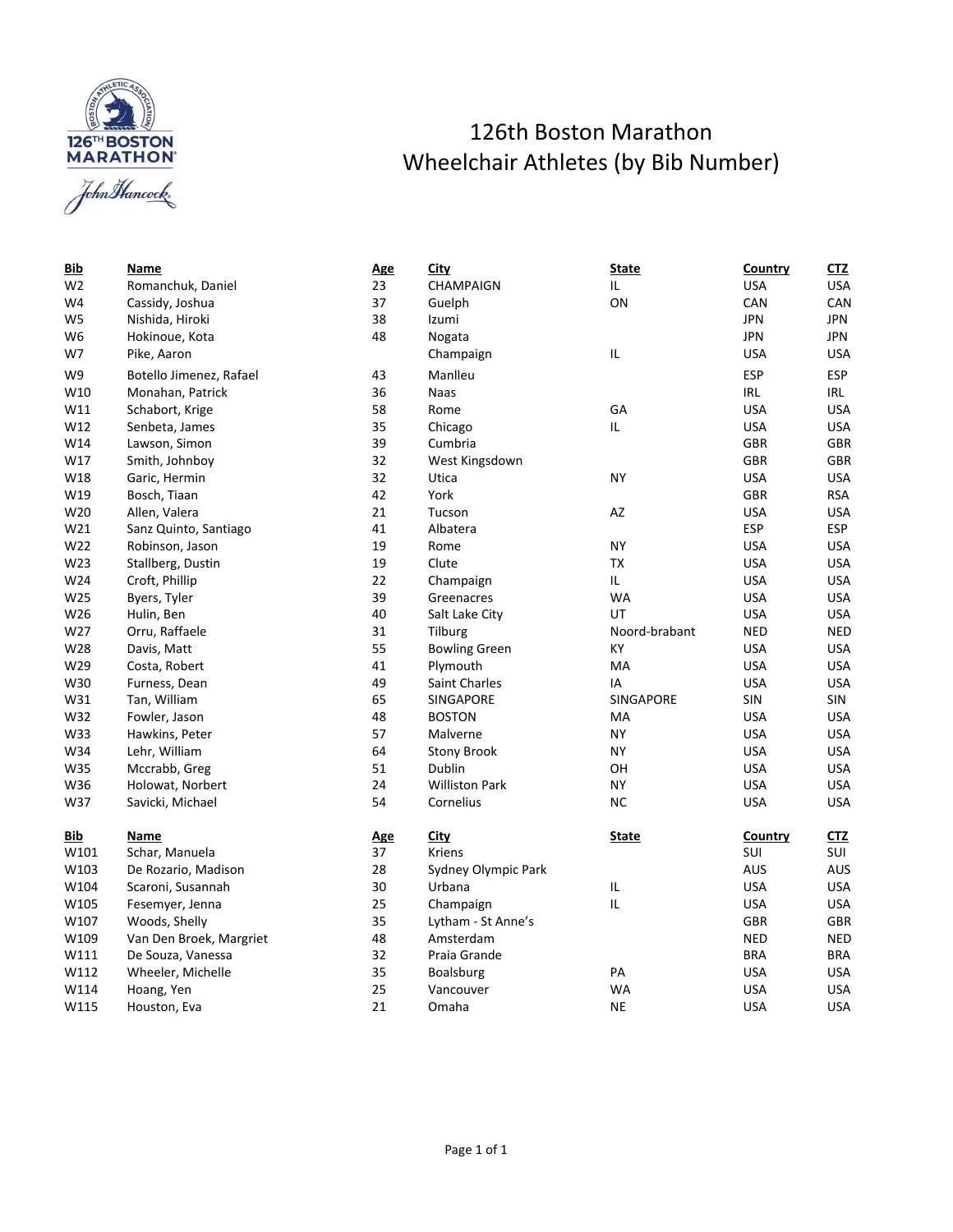

## 126th Boston Marathon Para Athletic Division Athletes Sub Groups (by Bib)

| Bib | Name                        | <b>Age</b> | <u>City</u>                | State                  | Country    | CTZ        | Gender | <b>Para Division Subgroup</b>  |
|-----|-----------------------------|------------|----------------------------|------------------------|------------|------------|--------|--------------------------------|
| 201 | Davis, Chaz                 | 28         | Boston                     | MA                     | <b>USA</b> | <b>USA</b> | Male   | Vision Impairment<br>(T11/T12) |
| 202 | Cheseto Lemtukei,<br>Marko  | 38         | Groveland                  | FL.                    | <b>USA</b> | <b>USA</b> | Male   | Lower Limb (T61-T64)           |
| 203 | Roeger, Michael             | 33         | <b>Bruce</b>               | <b>ACT</b>             | <b>AUS</b> | AUS        | Male   | Upper Limb (T45/T46)           |
| 204 | Reynolds, Brian             | 33         | Bloomfield                 | <b>NJ</b>              | <b>USA</b> | <b>USA</b> | Male   | Lower Limb (T61-T64)           |
| 205 | Popp, Adam                  | 43         | Golden                     | CO                     | <b>USA</b> | <b>USA</b> | Male   | Lower Limb (T61-T64)           |
| 206 | Santos, Ary<br>Carlos       | 45         | São<br>Bernardo            | São Paulo              | <b>BRA</b> | <b>BRA</b> | Male   | Vision Impairment<br>(T13)     |
| 207 | Lampe, Jeffrey              | 36         | <b>Broomfield</b>          | CO                     | <b>USA</b> | <b>USA</b> | Male   | Lower Limb (T61-T64)           |
| 208 | Waldmuller, Jeff            | 38         | SARATOGA<br><b>SPRINGS</b> | UT                     | <b>USA</b> | <b>USA</b> | Male   | Lower Limb (T61-T64)           |
| 209 | Dunshee, Marc               | 44         | Wilmington                 | <b>NC</b>              | <b>USA</b> | <b>USA</b> | Male   | Lower Limb (T61-T64)           |
| 210 | Pereira Machado,<br>Leandro | 44         | San Diego                  | CA                     | <b>USA</b> | <b>BRA</b> | Male   | Lower Limb (T61-T64)           |
| 212 | Bermejo, Omar               | 40         | Evansville                 | <b>WY</b>              | <b>USA</b> | <b>USA</b> | Male   | Upper Limb (T45/T46)           |
| 213 | Baasai, Batzorig            | 44         | Ulaanbaata<br>r            | Bayanzurkh<br>District | MGL        | MGL        | Male   | Upper Limb (T45/T46)           |
| 214 | Nguyen, Newton              | 27         | Pasadena                   | CA                     | <b>USA</b> | <b>USA</b> | Male   | Vision Impairment<br>(T11/T12) |
| 215 | Strong, Eric                | 39         | Charlotte                  | <b>NC</b>              | <b>USA</b> | <b>USA</b> | Male   | Vision Impairment<br>(T11/T12) |
| 216 | Magisano,<br>Francesco      | 27         | New York                   | <b>NY</b>              | <b>USA</b> | <b>USA</b> | Male   | Vision Impairment<br>(T11/T12) |
| 217 | Ramirez, Irwin              | 34         | Alexandria                 | VA                     | <b>USA</b> | <b>USA</b> | Male   | Vision Impairment<br>(T11/T12) |
| 218 | Manser, Erich               | 49         | Littleton                  | MA                     | <b>USA</b> | <b>USA</b> | Male   | Vision Impairment<br>(T11/T12) |
| 219 | Field, Peter                | 60         | Hope                       | BС                     | CAN        | CAN        | Male   | Vision Impairment<br>(T11/T12) |
| 220 | Wong, Dennis                | 63         | Toronto                    | ON                     | CAN        | CAN        | Male   | Vision Impairment<br>(T11/T12) |
| 221 | Lavoie, Dennis              | 59         | Madawask<br>a              | МE                     | <b>USA</b> | <b>USA</b> | Male   | Vision Impairment<br>(T11/T12) |
| 222 | Thorsen, Andrew             | 30         | <b>Bremerton</b>           | <b>WA</b>              | <b>USA</b> | <b>USA</b> | Male   | Vision Impairment<br>(T13)     |
| 223 | Lancaster,<br>Christopher   | 45         | Dawsonvill<br>e            | GA                     | <b>USA</b> | <b>USA</b> | Male   | Vision Impairment<br>(T13)     |
| 241 | Willis, Liz                 | 35         | <b>WICHITA</b>             | KS                     | <b>USA</b> | USA        | Female | Lower Limb (T61-T64)           |
| 242 | Stockwell, Melissa          | 42         | Colorado<br>Springs        | CO                     | <b>USA</b> | <b>USA</b> | Female | Lower Limb (T61-T64)           |
| 244 | Thompson, Lisa              | 54         | houston                    | TX                     | <b>USA</b> | <b>USA</b> | Female | Vision Impairment<br>(T13)     |
| 245 | Herring, Jennifer           | 47         | Hamilton                   | <b>NJ</b>              | <b>USA</b> | <b>USA</b> | Female | Vision Impairment<br>(T13)     |
| 246 | Haslet, Adrianne            | 41         | Boston                     | MA                     | <b>USA</b> | <b>USA</b> | Female | Lower Limb (T61-T64)           |
| 247 | Cilliers, Andrea            | 33         | Washingto<br>n             | DC                     | <b>USA</b> | <b>USA</b> | Female | Upper Limb (T45/T46)           |